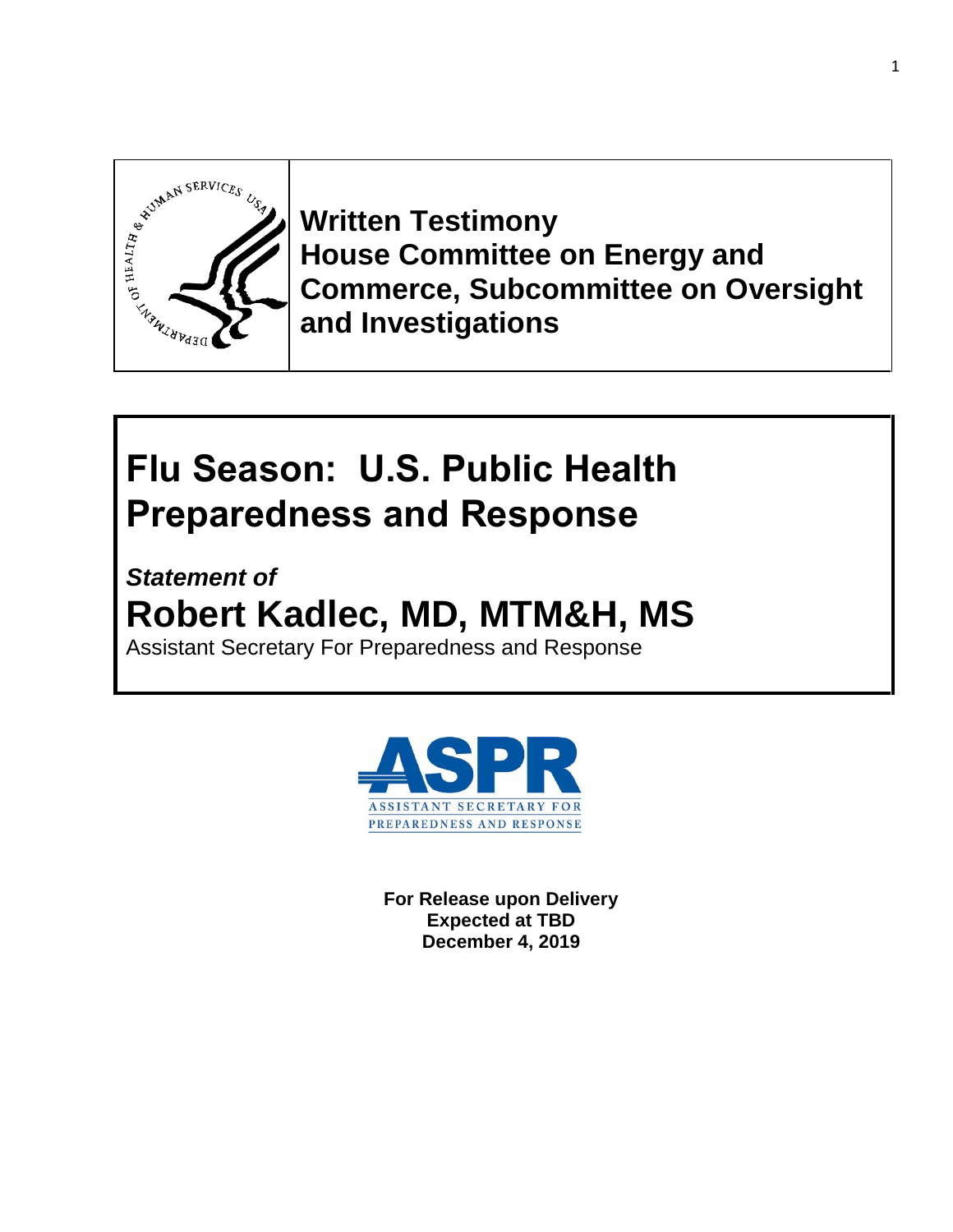## **Introduction**

Chairwoman DeGette, Ranking Member Guthrie, and distinguished Members of the Subcommittee, thank you for the opportunity to testify on our efforts to develop appropriate and effective medical countermeasures to mitigate a future pandemic influenza event. I am Dr. Bob Kadlec, the Assistant Secretary for Preparedness and Response (ASPR) at the Department of Health and Human Services (HHS).

Today, I will provide background about how ASPR is partnering with the private sector to develop influenza vaccines, antivirals, and diagnostics to ensure we are as prepared for both seasonal as well as pandemic influenza. I will also provide an overview of the current challenges we face in preparedness due to dependence on active pharmaceutical ingredients (API) and other raw materials manufactured in other countries.

## **Pandemic Influenza: a Costly National Security Threat**

Influenza has long posed a serious threat to human health. Seasonal influenza epidemics occur every year, leading to hundreds of thousands of hospitalizations and tens of thousands of deaths,1 and billions of dollars in economic loss. In the simplest of terms, the difference between seasonal influenza and a flu pandemic is that a pandemic occurs when a new flu virus emerges that humans have little or no immunity against, allowing the virus to spread easily from person to person worldwide. A pandemic influenza event could occur at any time, potentially claiming hundreds of thousands of lives. Containing a pandemic will require an end-to-end solution: better diagnostics to detect the new virus, improved therapeutics, especially for hospitalized patients, and, perhaps most importantly, better vaccines, produced faster, and made in the United States. As noted in the White House Council of Economic Advisors' report, *Mitigating the Impact* 

<sup>1</sup> <https://www.cdc.gov/flu/about/burden/index.html>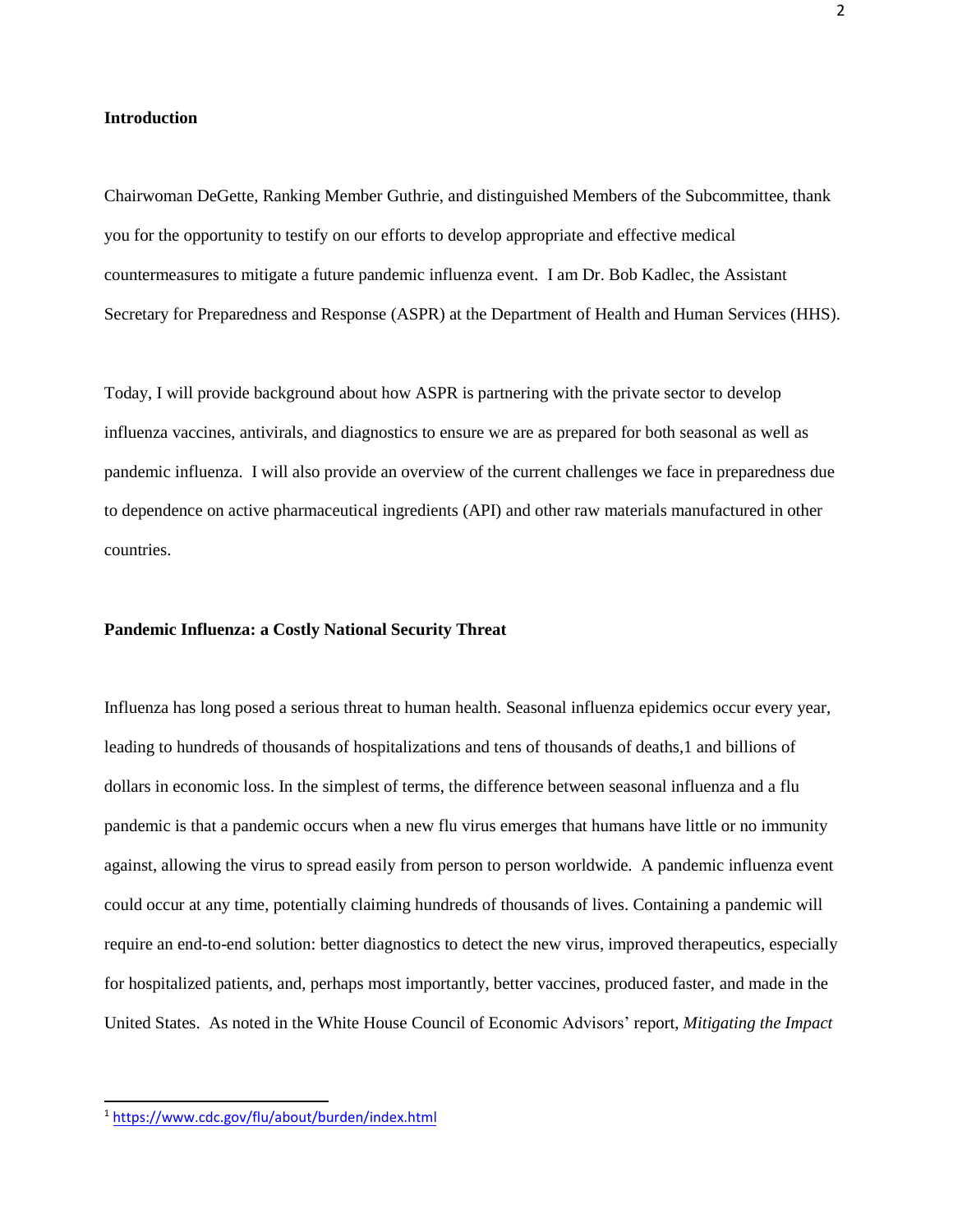*of Pandemic Influenza through Vaccine Innovation*, "in a pandemic year, depending on the transmission efficiency and virulence of the particular pandemic virus, the economic damage would range from \$413 billion to \$3.79 trillion. Fatalities in the most serious scenario would exceed half a million people in the United States. Millions more would be sick, with between approximately 670,000 to 4.3 million requiring hospitalization."<sup>2</sup>

In the last decade, we have been reminded of how complex the management of seasonal and pandemic influenza is. We all remember:

- The H1N1 pandemic of 2009-2010, with severe and fatal cases among children, pregnant women, and other vulnerable populations;
- The emergence of avian influenza A(H7N9) in China in 2013, with high mortality rates in older adults, and the ensuing drifted H7N9 virus in 2017 that caused the largest recorded avian influenza outbreak and required development of a new pre-pandemic vaccine; and
- The severe H3N2 seasonal influenza virus that caused over 61,000 deaths in the United States and hospitalized hundreds of thousands more during the 2017-2018 influenza season.

# **ASPR's Role in Pandemic Preparedness**

ASPR's mission is to save lives and protect Americans from 21st century health security threats. In addition to carrying out preparedness, response, and recovery activities within the National Response Framework (NRF) (Emergency Support Function (ESF) # 8, Public Health and Medical Services), as well as the National Disaster Recovery Framework (Health and Social Services Recovery Support Function), ASPR

<sup>&</sup>lt;sup>2</sup> The Council of Economic Advisers. (2019), Mitigating the Impact of Pandemic Influenza through Vaccine Innovation, October 30, 2019, pp. 1 [https://www.whitehouse.gov/wp-content/uploads/2019/09/Mitigating-the-Impact-of-](https://www.whitehouse.gov/wp-content/uploads/2019/09/Mitigating-the-Impact-of-Pandemic-Influenza-through-Vaccine-Innovation.pdf)[Pandemic-Influenza-through-Vaccine-Innovation.pdf](https://www.whitehouse.gov/wp-content/uploads/2019/09/Mitigating-the-Impact-of-Pandemic-Influenza-through-Vaccine-Innovation.pdf)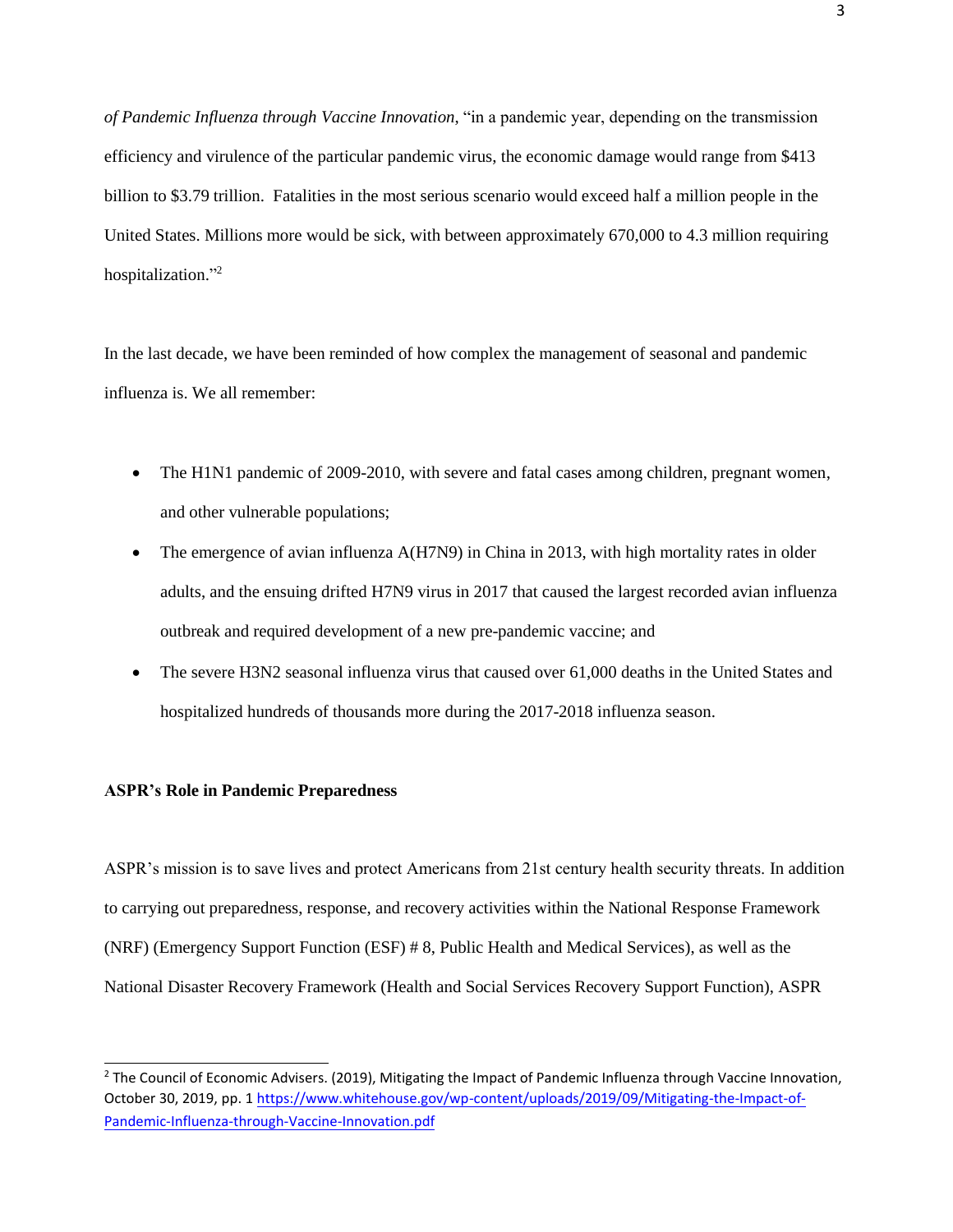also oversees advanced research, development, manufacturing capacity improvements, and procurement of medical countermeasures (MCM) against pandemics and other public health threats (e.g., vaccines, medicines, diagnostics, and other necessary medical supplies), and coordinates the manufacturing, supply chain, and stockpiling of such countermeasures. Through the Biomedical Advanced Research and Development Authority (BARDA), ASPR has supported a number of investments over the last decade to move the preparedness needle forward for protection and response to an influenza pandemic. Utilizing the supplemental funds Congress appropriated in 2005-2006 and 2009, ASPR has supported the development and production of 23 new or improved influenza vaccines, antiviral drugs, and diagnostics. Several of these products, such as cell and recombinant-based vaccines, new diagnostics, and therapeutics, are used every year to prevent, diagnose and treat seasonal influenza (or commonly known as "flu"). Other products have been licensed, and in some cases stockpiled, as pre-pandemic vaccines, ready to be rapidly formulated and distributed in the event of a pandemic.

I want to take a moment to thank all the members and their staff who worked to pass the Pandemic and All-Hazards Preparedness and Advancing Innovation Act of 2019 (PAHPAIA). The new law strengthens public health and healthcare readiness, bolsters response and recovery programs, and increases transparency. In particular, there is now a formal authorization for annual funding for programs to develop medical countermeasures for pandemic influenza and other emerging infectious diseases. In the past, this funding came partly from annual appropriations in the absence of a formal authorization, and largely from supplemental appropriations after public health emergencies occurred, such as the H5N1 outbreaks in many countries in 2005, the H1N1 pandemic in 2009, the Ebola responses in 2014-2015, and the Zika response in 2016. Having an authorization of appropriations shows Congressional support for this initiative and gives private partners more confidence to research and develop products and enhance their manufacturing capacities before a disease spreads within the U.S. When an outbreak occurs, every minute counts. Developing, testing, and obtaining approval for medical countermeasures as quickly as possible, equates to saving lives; to make medical countermeasures available rapidly, we must complete these steps, to the

4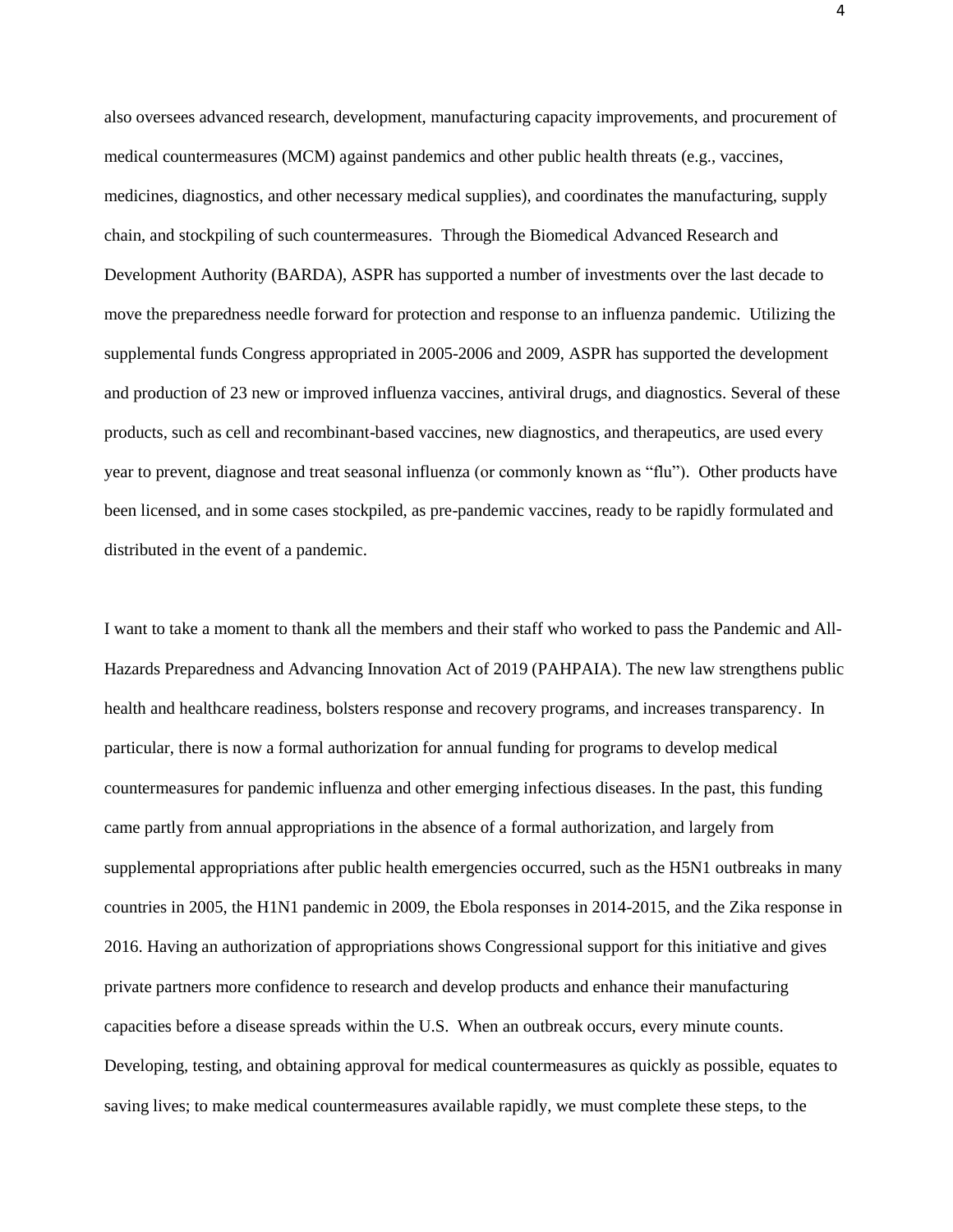maximum extent possible, before the emergence of an infectious disease.

#### **ASPR's Accomplishments to Date**

President Trump signed the Executive Order on Modernizing Influenza Vaccines in the United States to Promote National Security and Public Health on September 19, 2019. This the Executive Order (EO) directs ASPR, and three specific agencies within HHS – the Centers for Disease Control and Prevention (CDC), the National Institutes of Health (NIH), and the Food and Drug Administration (FDA) – to accelerate the adoption of improved influenza vaccine technologies. Specific to ASPR, the EO directs HHS to: estimate the cost of expanding and diversifying domestic vaccine-manufacturing capacity using innovative, faster, and more scalable technologies; estimate the cost of expanding domestic productions capacity of adjuvants; estimate the cost of expanding domestic fill-and-finish capacity; estimate the cost of developing, evaluating, and implementing delivery systems; evaluate incentives for the deployment and production of vaccines by private manufacturers and public-private partnerships; support, in coordination with the Departments of Defense, and Veterans Affairs, as well as with NIH a suite of clinical studies featuring different adjuvants; and, in coordination with other relevant public health agencies, research agenda to dramatically improve the effectiveness, efficiency, and reliability of influenza vaccine production. Utilizing the supplemental appropriations in 2005-2006 and 2009, ASPR has supported many efforts to build capacity and enhance overall preparedness for pandemic influenza. With the EO in place, ASPR will push forward to continue to move preparedness forward and meet the intent of the requirements included in the EO.

The traditional technology for manufacturing influenza vaccines has been egg-based. Although this method has been optimized for efficiency, it has not fundamentally changed since the  $1940s -$  almost 80 years ago – and requires strain selection many months in advance as well as millions of eggs, which may be a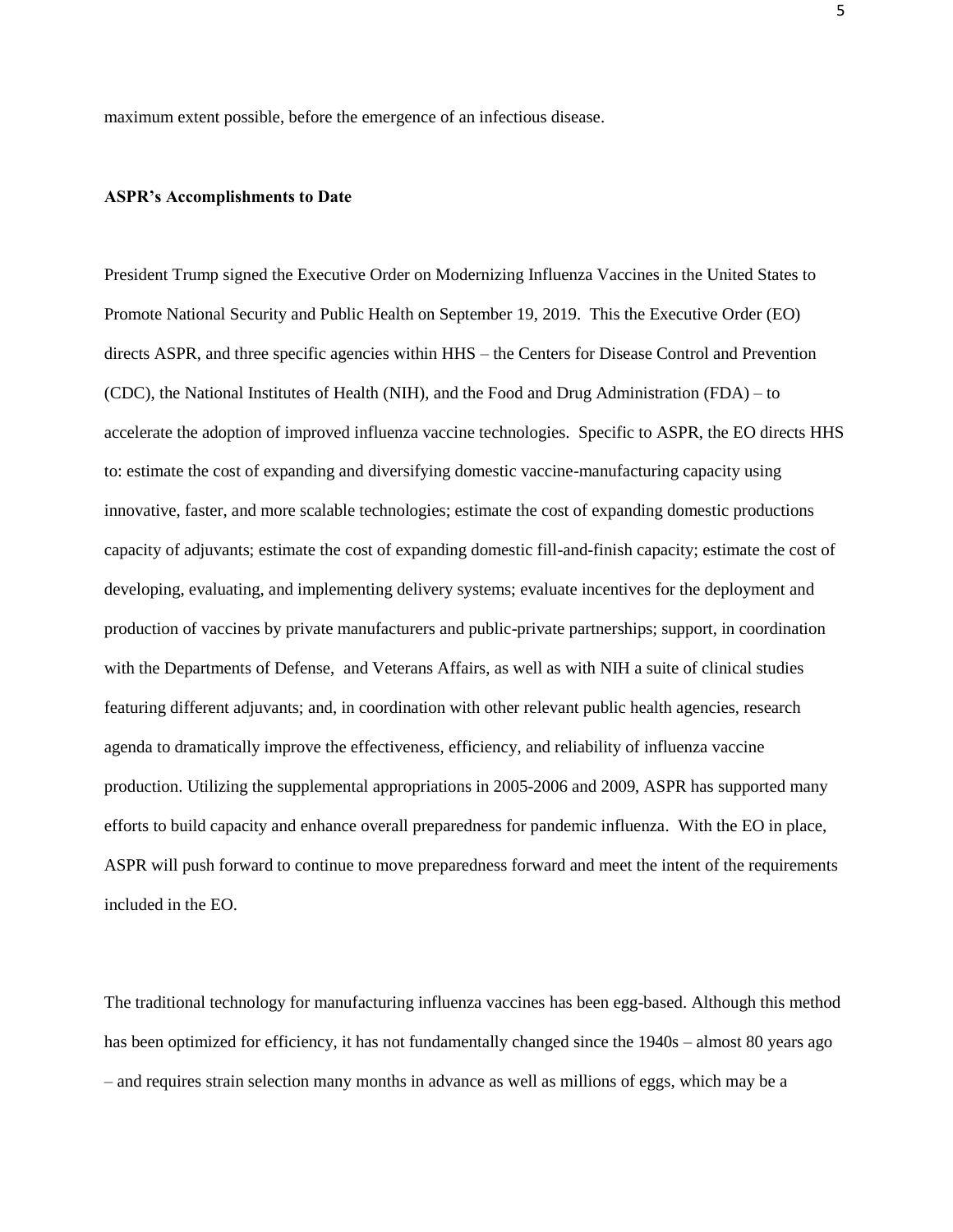vulnerability in a pandemic. In an effort to improve the robustness and responsiveness of our vaccine manufacturing technology, ASPR began supporting the development of six different cell-based manufacturing technologies in 2006 and three different recombinant manufacturing technologies in 2009. As a result of these investments, a cell-based influenza vaccine was developed and licensed by the FDA in 2012 that can be administered to individuals four years and older. In addition, in 2013, the FDA licensed the first recombinant influenza vaccine that can be given to people 18 years of age and older.

ASPR also supported several companies in developing influenza vaccine adjuvant to enhance the effectiveness of vaccine and to reduce the overall amount of antigen needed in a dose. Adjuvant enhances the immune response, inversely limiting the amount of vaccine needed; reducing the vaccine antigen stretches supply and ultimately allows more people to be protected. The first pre-pandemic vaccine adjuvant was developed and approved by FDA in 2013. Through ASPR's efforts, the domestic capacity for both seasonal and pandemic vaccine production rose from approximately 60 million doses to over 600 million doses. Advances like this save lives and reduce costs while bolstering our domestic manufacturing capacity.

Supporting the treatment of persons infected with pandemic influenza, ASPR is working to advance development of antiviral drugs with novel mechanisms of action to reduce viral resistance, expand treatment windows, and allow for co-administration with other influenza antivirals. ASPR has funded six novel antiviral advanced development projects since 2007. One of the earliest projects supported development of intravenous (IV) peramivir, which received Emergency Use Authorization during the 2009 H1N1 pandemic. This product recently received [FDA](https://www.medicalcountermeasures.gov/glossary.aspx#FDA) approval in 2014 as a single-dose influenza antiviral drug for treatment of uncomplicated influenza. In 2015, [BARDA](https://www.medicalcountermeasures.gov/glossary.aspx#BARDA) awarded contracts to support two new novel influenza therapeutics that have novel mechanisms of action compared to existing approved antivirals. Novel antiviral drugs, especially when used in conjunction with early identification through diagnostics, can strengthen preparedness and response levels by enabling medical and health care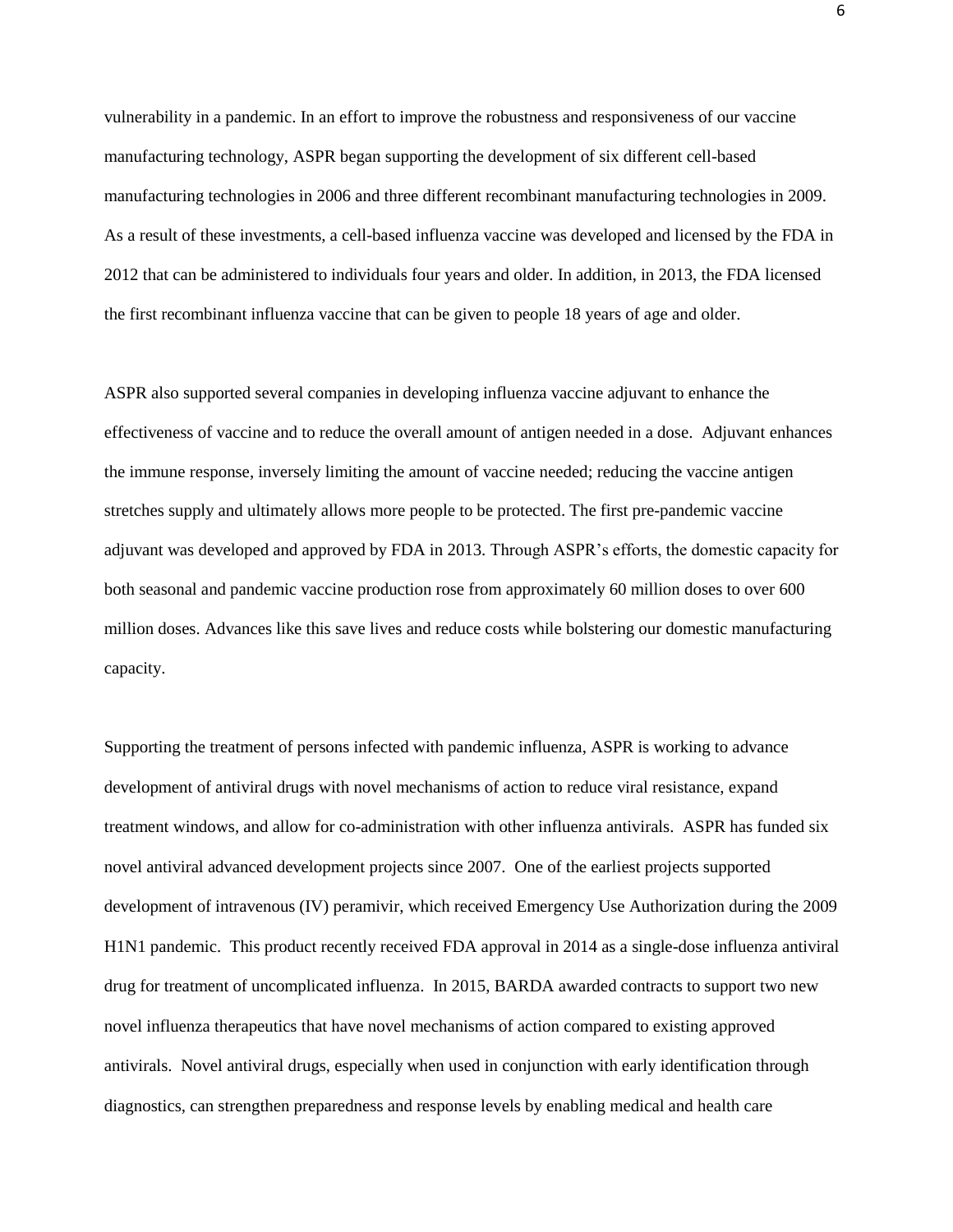professionals to effectively treat influenza disease in patients, reducing morbidity and mortality and potentially limiting the spread of disease in communities.

Lastly, to better detect the emergence of influenza, ASPR is supporting the development of in-home and wearable diagnostics to inform and empower patients to take responsible actions towards earlier treatment and non-pharmaceutical approaches to reduce the severity of illness and spread of disease. These wearable diagnostic devices will leverage advanced data analytics and algorithms coupled with innovative detection modalities to accurately and quickly diagnose patients who have been exposed to pathogens and prognosticate outcomes. The de-identified data from these individual signals will create real-time information for public health officials about outbreaks in communities. ASPR's Division of Research, Innovation, and Ventures (DRIVe) has made three awards towards this effort to date. Rapid diagnostics are a cornerstone of our strategy to protect Americans from many bacterial and viral infections; earlier diagnosis can empower patients to take action to reduce disease transmission.

While medical countermeasures will aid in the response and potentially limit the spread of an infectious disease, it is important that the health care system be as prepared as possible to treat an influx of patients. ASPR's Hospital Preparedness Program (HPP) is critical to State, local, tribal, territorial, and regional health care preparedness and response efforts. As the only source of Federal funding to prepare the nation's mostly private health care system to respond to emergencies, ASPR supports health care system readiness. With HPP grant funding, ASPR encourages diverse organizations to work together through health care coalitions (HCCs) to make sure their communities are ready to respond during emergencies. Through these investments, communities are more prepared than ever for threats to public health. Since 2002, investments administered through HPP have improved individual health care entities' preparedness and have built a system for coordinated health care system readiness.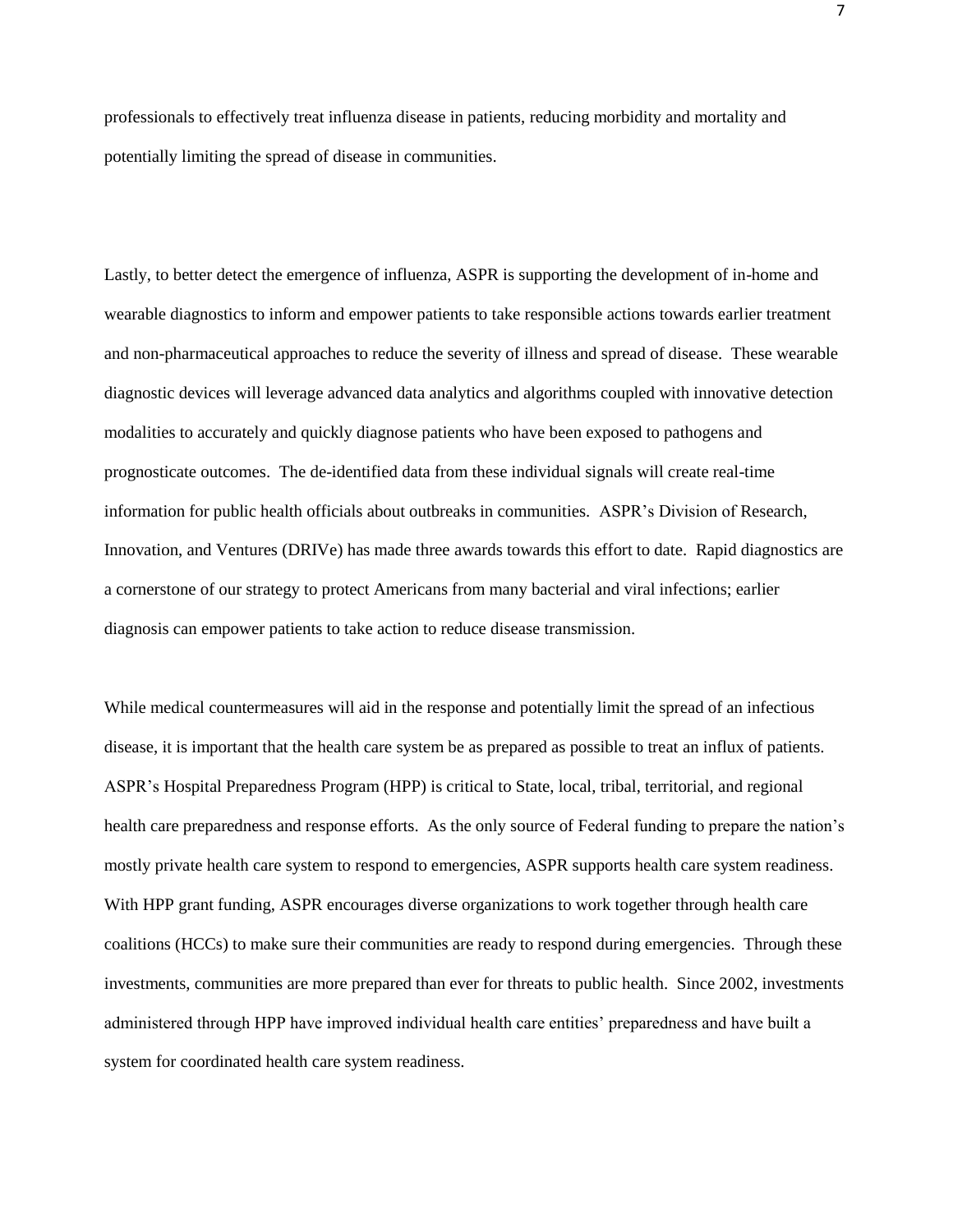In 2018, ASPR began supporting Regional Disaster Health Response System (RDHRS) pilot projects. These pilot projects provide funding directly to hospitals and health systems to establish multi-state regional partnerships that increase preparedness and response capability and capacity for hospitals and health care facilities in advance of, during, or immediately following incidents, including emerging infectious diseases. Two sites were selected in September 2018 to pilot the RDHRS model. In addition, in 2019 two new grants were awarded to support pilots focused on regional pediatric care. The RDHRS and pediatric cooperative agreement requirements are intentionally aligned to ensure synergy between the programs and collaboration between all sites and facilities. The lessons learned from these pilots will help health care delivery systems prepare for and respond to disasters and emergencies and aide help limit the impact of disaster.

## **Gaps in Preparedness**

To identify potential gaps in preparedness and, where possible, make improvements, ASPR manages a robust exercise and evaluation process. Related to pandemic influenza, August 13-16, 2019, ASPR led the Crimson Contagion 2019 Functional Exercise (Crimson Contagion). Crimson Contagion exercised a nationwide pandemic influenza response, testing current plans, policies, and procedures, as well as the nation's core capability to respond. This exercise was the largest pandemic exercise to date and included 12 Federal departments/agencies, 12 states, 96 local jurisdictions, 24 Native American Tribes, 87 hospitals, and more than 100 private sector partners. The exercise found that, in the event of a pandemic:

- If vaccine development and procurement for medical countermeasures is needed above current capacity, additional funding would likely be required.
- The U.S. lacks sufficient domestic manufacturing capacity and/or raw materials for almost all pandemic influenza medical countermeasures, including vaccines and therapeutics, the needles and syringes needed to administer them, and personal protective equipment, including masks, needles, and syringes. Further, in a pandemic, global manufacturing capacity will likely not be sufficient to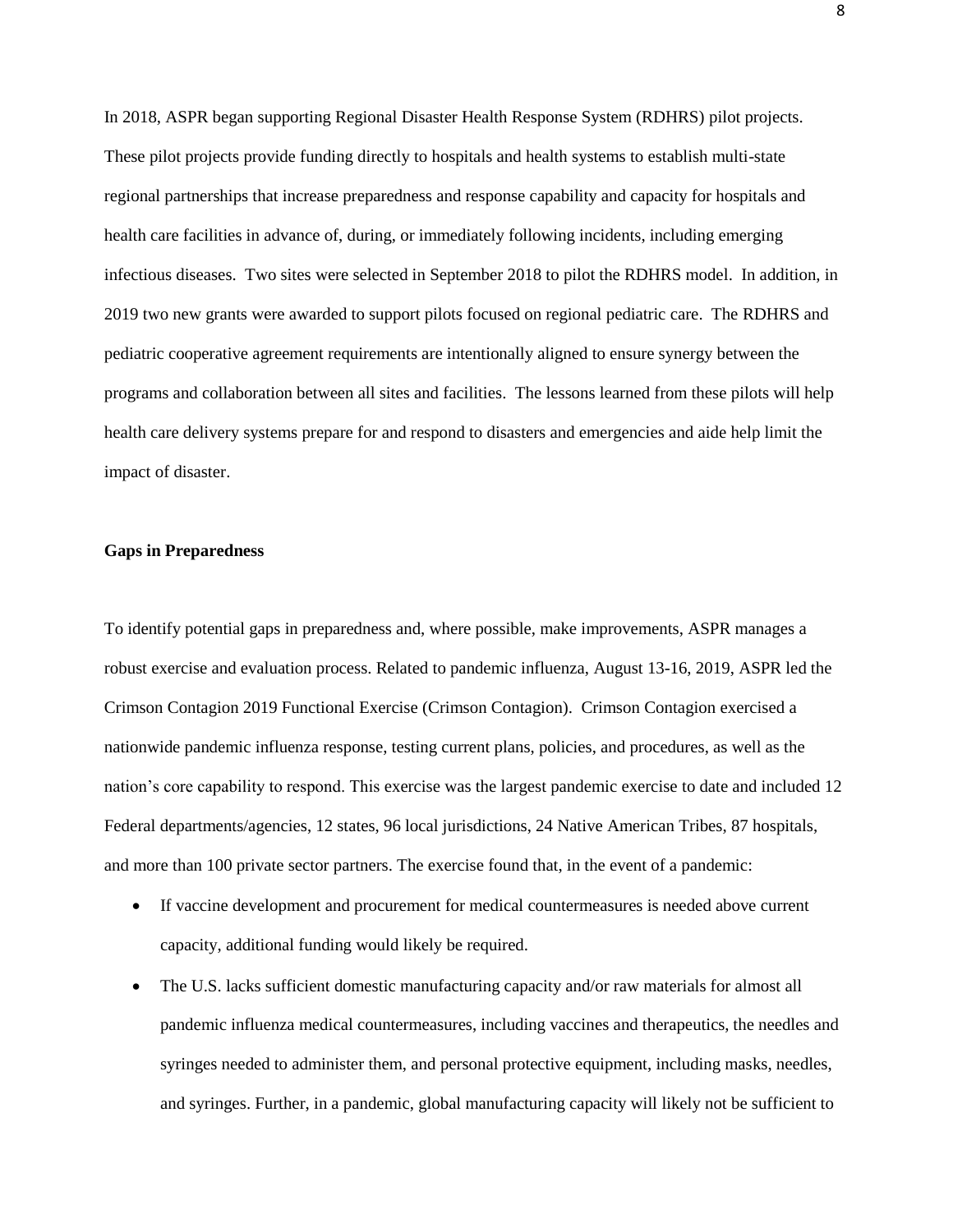meet demand, resulting in an inability to import adequate quantities of medial countermeasures.

To that point, supply chain issues are among the most significant challenges to preparing for an influenza pandemic as well as other infectious diseases. Today, we are dependent on receipt of active ingredients in America's pharmaceutical and over the counter drugs come from China and India; this dependency also extends beyond pharmaceuticals and includes auxiliary medical supplies such as syringes and gloves<sup>3</sup>. This dramatic shift in the manufacture of medicines is very recent in origin. In the 1990s the U.S., Europe, and Japan manufactured ninety percent of the global supply of the key ingredients for the world's medicines and vitamins. Now, China is the largest global supplier. In a pandemic environment, this dependence could become a matter of national security, as we witnessed during the H1N1 pandemic of 2009. Countries with influenza vaccine manufacturing facilities restricted exports to satisfy their domestic requirements first.

ASPR's DRIVe program and the TechWatch effort allow ASPR to partner with industry to develop innovative technologies that can help mitigate some of these concerns. The accelerator network under DRIVe improves BARDA's outreach to non-traditional partners, attracting entrepreneurs, innovators, and researchers and providing insight into working with DRIVe. The network actively identifies promising candidate technologies and introduces them to DRIVe solicitations for potential funding consideration. One current DRIVe initiative is examining the possibility of shifting vaccine delivery from needles and syringes to wearable patches. ASPR will continue to examine other alternatives in medical countermeasure development, manufacturing, distribution, and administration to continue to reduce our reliance on foreign partners.

# **Conclusion**

<sup>3</sup> Gibson, Rosemary and Singh, Janardan Prasad. (2018), China Rx: Exposing the Risks of America's Dependence on China for Medicine